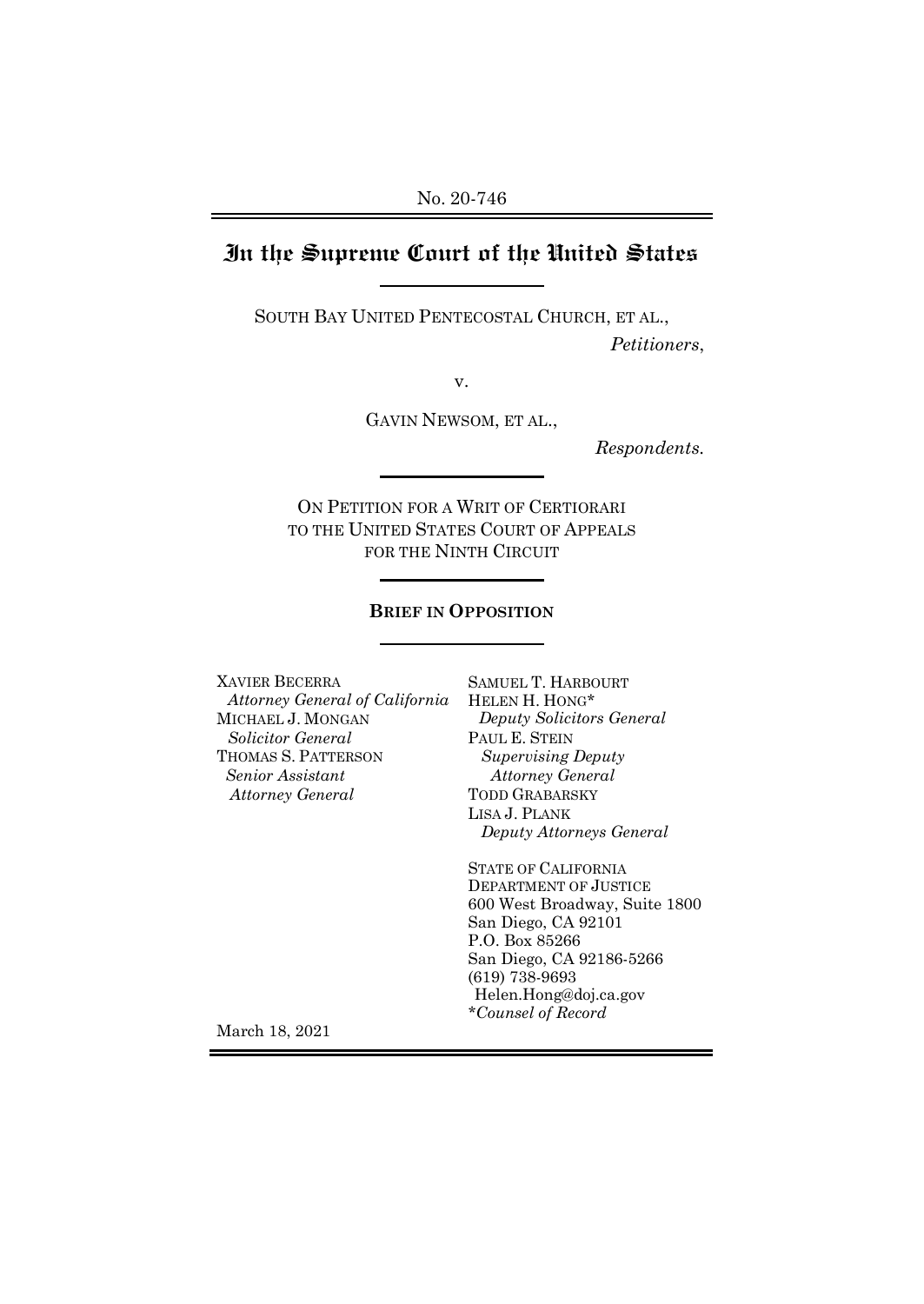#### **QUESTION PRESENTED**

This petition was filed in November 2020 as a petition for a writ of certiorari before judgment, following the district court's denial of a motion to preliminarily enjoin certain restrictions on indoor worship services adopted by California in response to the ongoing COVID-19 pandemic. Thereafter, the Court decided *Roman Catholic Diocese of Brooklyn v. Cuomo*, 141 S. Ct. 63 (2020) (per curiam), and the court of appeals vacated the challenged order and remanded for reconsideration in light of *Roman Catholic Diocese*.In December 2020, the district court considered the restrictions in place at that time and denied petitioners' renewed motion for a preliminary injunction. The court of appeals affirmed in part, allowing the State to impose a prohibition on indoor worship services in counties where the virus is especially widespread, but reversing with respect to certain numerical limits on indoor worship where transmission rates are lower. This Court then granted additional injunctive relief, barring the State from enforcing a "prohibition on indoor worship services." *South Bay United Pentecostal Church v. Newsom*, 141 S. Ct. 716 (2021). The Court did not, however, enjoin the State from "imposing a 25% capacity limitation on indoor worship services" or a "prohibition on singing and chanting during indoor services." *Id*. In response, the State modified its policies to withdraw the prohibition on indoor worship. It also revised the singing policy to permit some singing during indoor services in all parts of the State. The question presented is:

Whether the court of appeals erred by affirming in part the district court's December 2020 denial of a preliminary injunction with respect to certain restrictions on indoor worship activities in place at that time.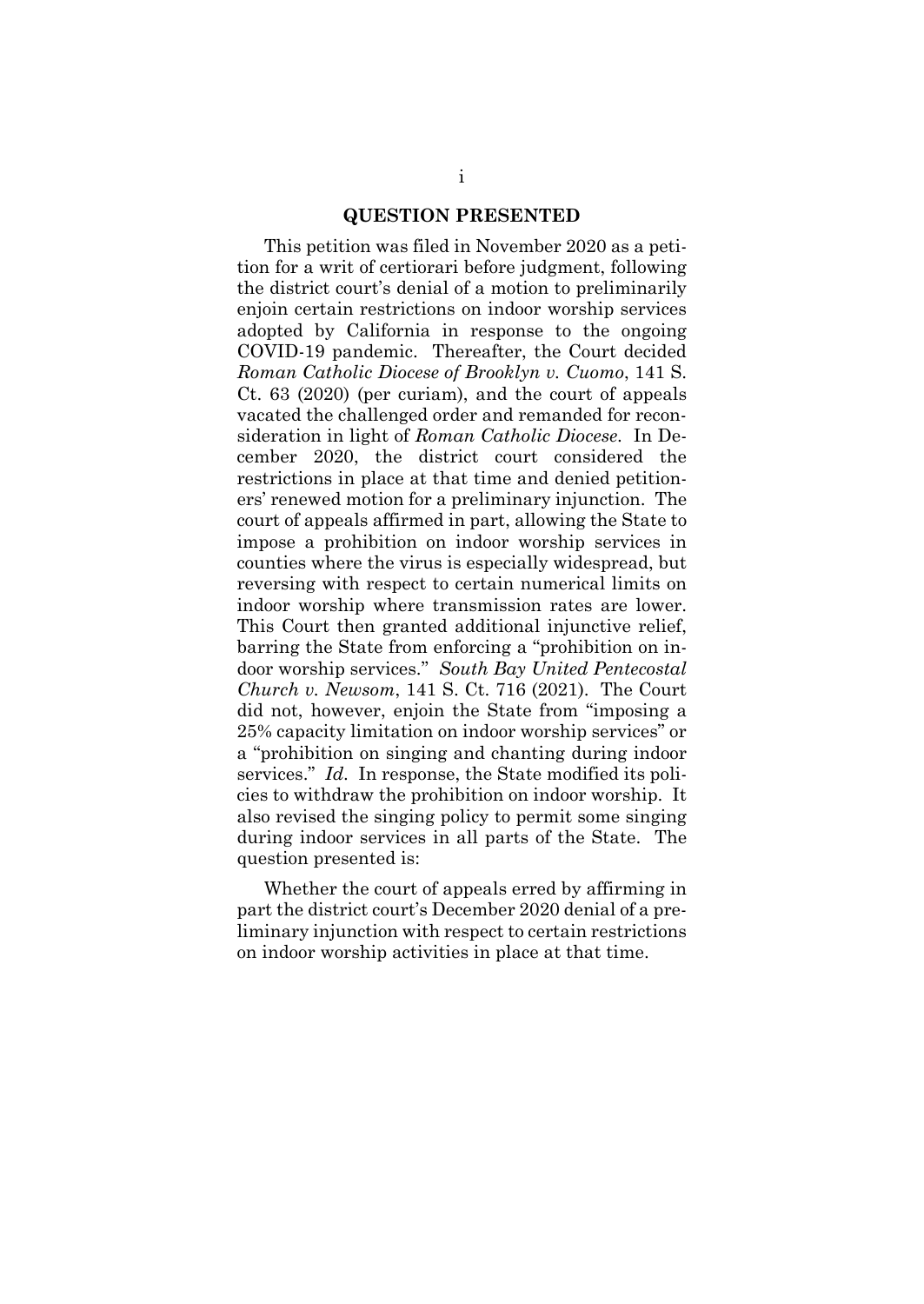### **DIRECTLY RELATED PROCEEDINGS**

U.S. Supreme Court:

*South Bay United Pentecostal Church v. Newsom*, No. 20A136 (Feb. 5, 2021) (this case) (granting in part application for injunctive relief).

*South Bay United Pentecostal Church v. Newsom*, No. 19A1044 (May 29, 2020) (denying application for injunctive relief).

U.S. Court of Appeals for the Ninth Circuit:

*South Bay United Pentecostal Church v. Newsom*, No. 20-56358 (Jan. 22, 2021) (this case below) (affirming denial of preliminary injunction).

*South Bay United Pentecostal Church v. Newsom*, No. 20-55533 (Dec. 8, 2020) (vacating October 15, 2020 order denying preliminary injunction).

U.S. District Court for the Southern District of California:

*South Bay United Pentecostal Church v. Newsom*, No. 20-cv-865 (Dec. 21, 2020) (this case below) (denying renewed motion for preliminary injunction).

*South Bay United Pentecostal Church v. Newsom*, No. 20-cv-865 (October 15, 2020) (denying renewed motion for preliminary injunction).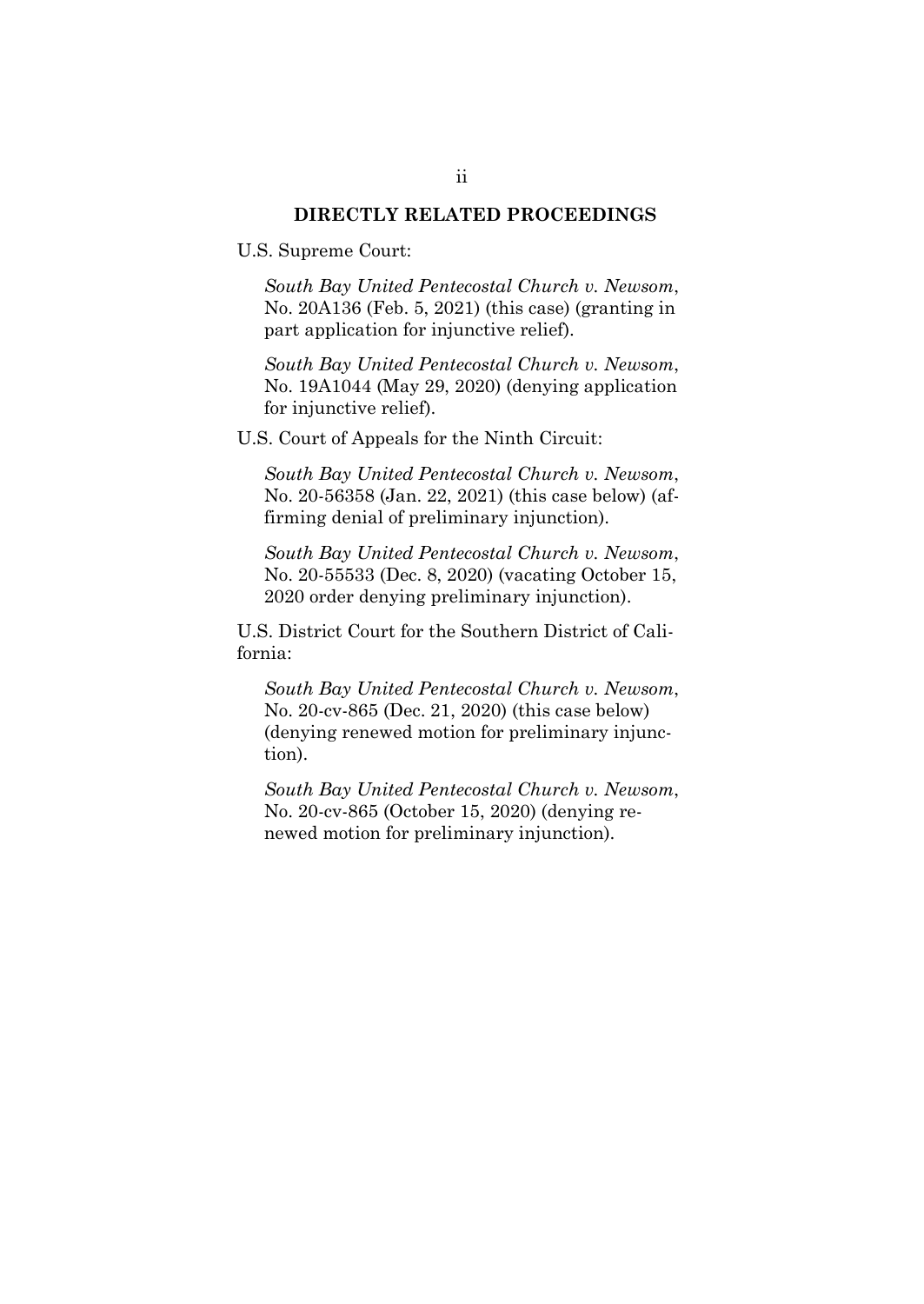# TABLE OF CONTENTS

### Page

 $\rm iii$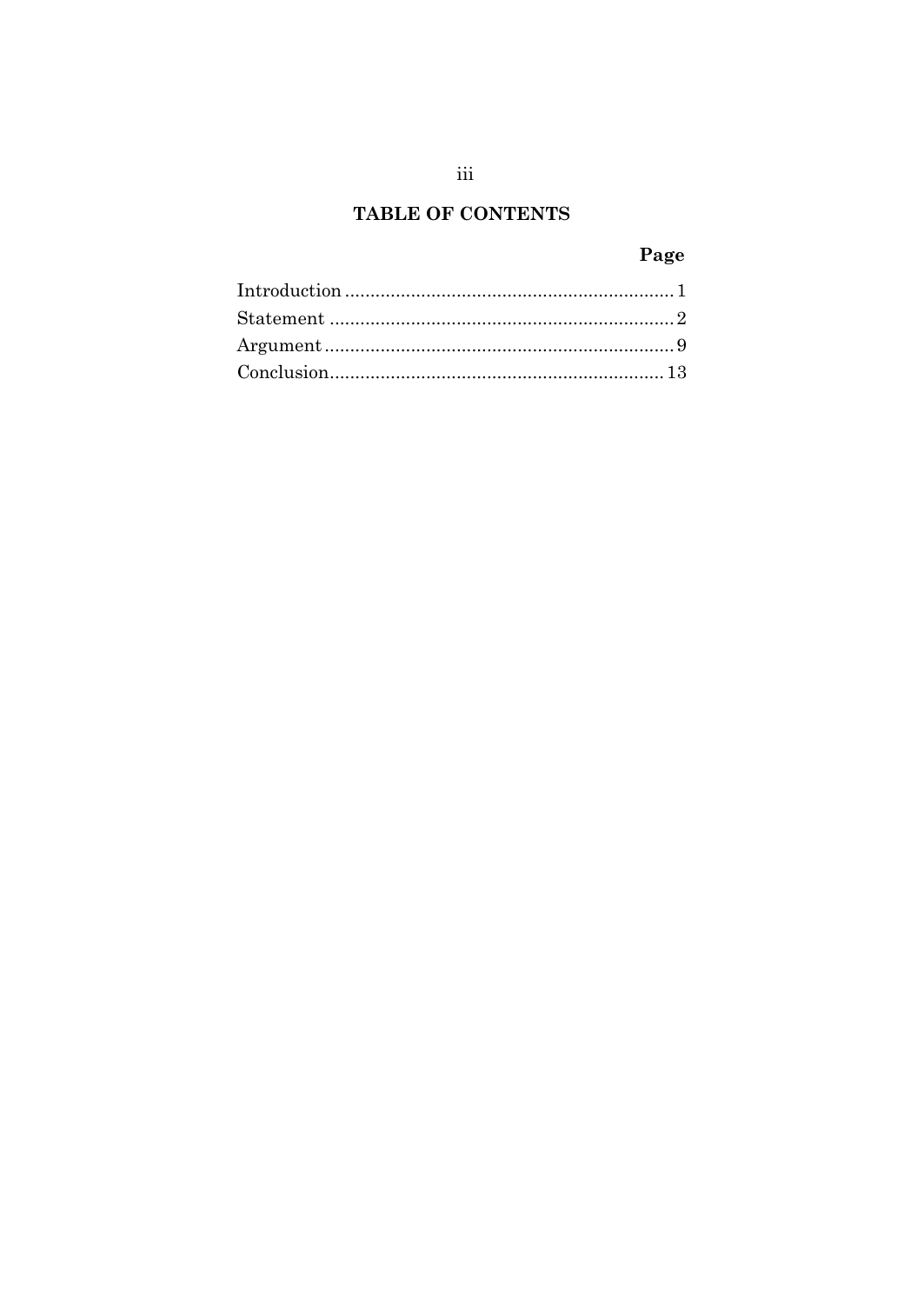# **TABLE OF AUTHORITIES**

# **Page**

### **CASES**

| Agudath Israel of Am. v. Cuomo,                         |
|---------------------------------------------------------|
| Calvary Chapel Dayton Valley v. Sisolak                 |
| Calvary Chapel of Ukiah v. Newsom                       |
| Cassell v. Snyders<br>2021 WL 852227 (7th Cir. 2021) 12 |
| Cross-Culture Christian Center v.                       |
| Fulton v. City of Philadelphia                          |
| Gateway City Church v. Newsom, et al.                   |
| Harvest Rock v. Newsom                                  |
| Harvest Rock v. Newsom                                  |
| Jacobson v. Massachusetts                               |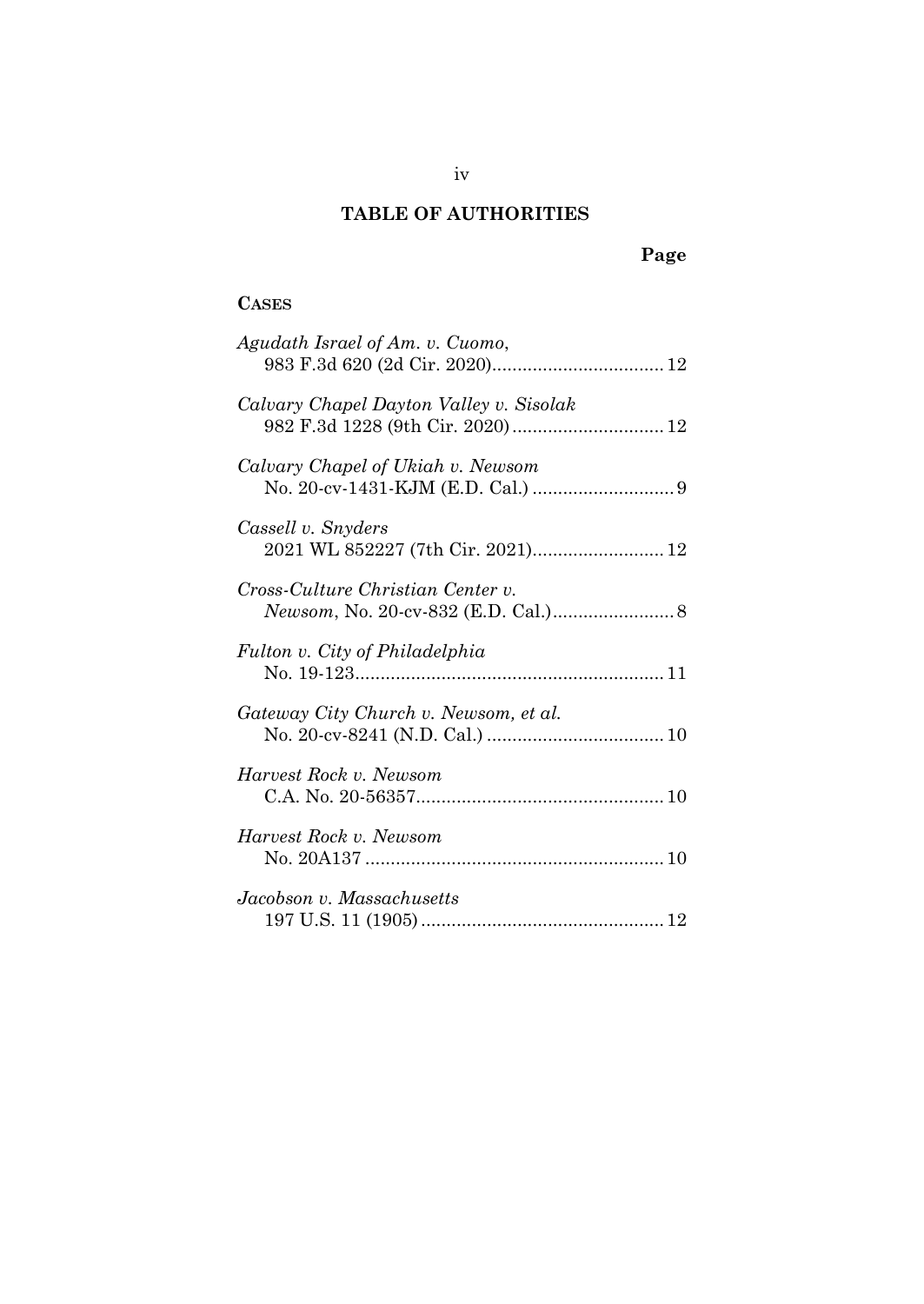# **TABLE OF AUTHORITIES (continued)**

| Monclova Christian Acad. v. Toledo-<br>Lucas Cty. Health Dep't                    |
|-----------------------------------------------------------------------------------|
| Roman Catholic Diocese of Brooklyn v.                                             |
| South Bay United Pentecostal Church v.                                            |
| South Bay United Pentecostal Church v.                                            |
| South Bay United Pentecostal Church v.<br>Newsom, 2020 WL 7488974 (S.D.           |
| South Bay United Pentecostal Church v.<br><i>Newsom</i> , 981 F.3d 765 (9th Cir.  |
| South Bay United Pentecostal Church v.<br><i>Newsom</i> , 985 F.3d 1128 (9th Cir. |
| <b>COURT RULES</b>                                                                |
| Rule 15 of the Supreme Court of the                                               |

| ture to be the supreme court of the |  |
|-------------------------------------|--|
|                                     |  |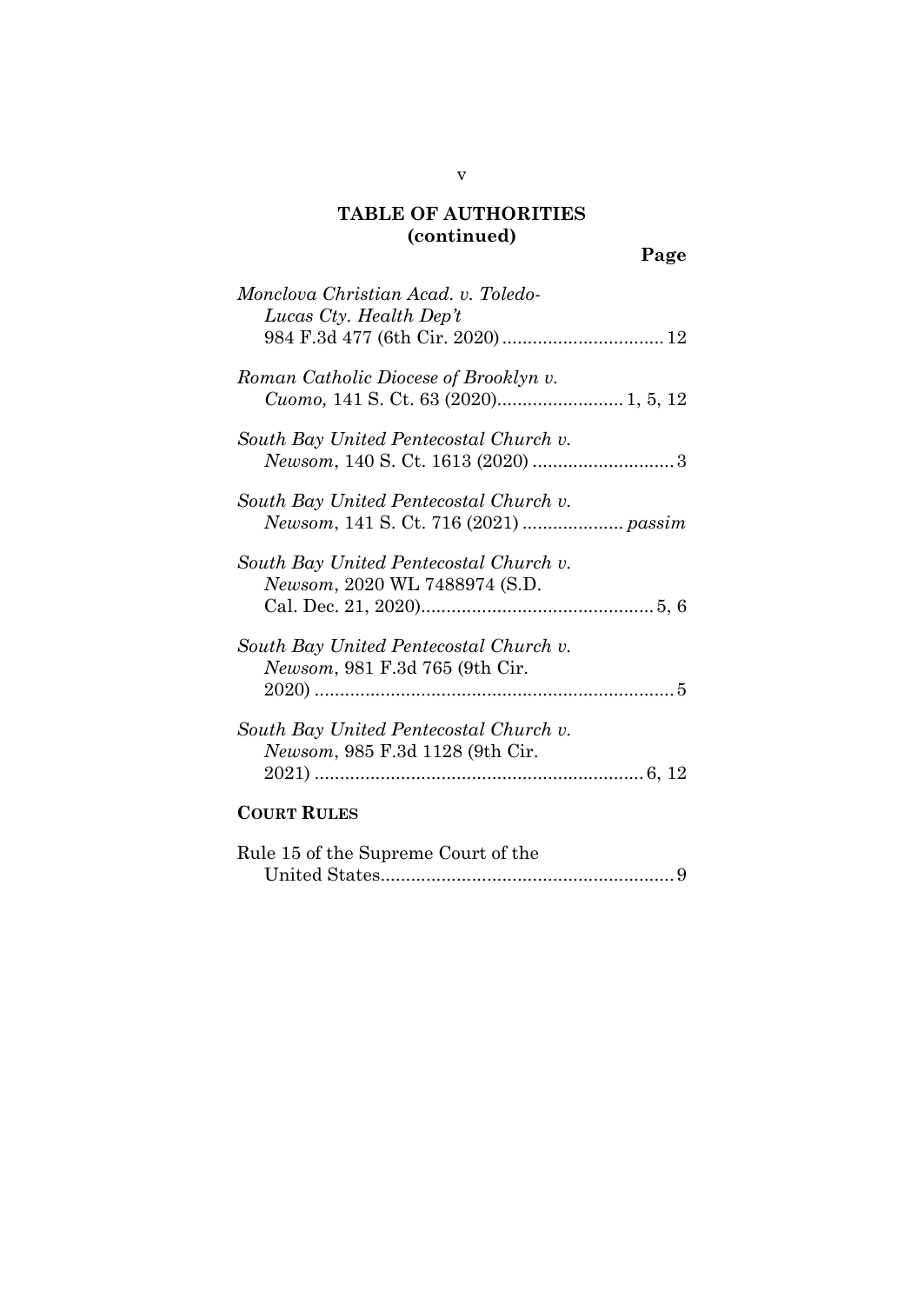# **TABLE OF AUTHORITIES (continued)**

**Page**

### **OTHER AUTHORITIES**

| Cal. Dep't of Public Health, <i>Blueprint</i>     |
|---------------------------------------------------|
| for a Safer Economy,                              |
| https://www.cdph.ca.gov/Programs/C                |
| ID/DCDC/CDPH%20Document%20Li                      |
| brary/COVID-19/Dimmer-                            |
|                                                   |
| Shapiro, et al., Supreme Court Practice           |
|                                                   |
| State of California, Blueprint for a Safer        |
| Economy—Current tier assignments                  |
| as of March 16, 2021,                             |
| https://covid19.ca.gov/safer-economy/ 8           |
| State of California, <i>Blueprint for a Safer</i> |
| Economy—Vaccine Equity Metric,                    |
| https://covid19.ca.gov/safer-economy/ 4           |
| State of California, <i>Industry Guidance</i>     |
| to Reduce Risk,                                   |
| https://covid19.ca.gov/industry-                  |
|                                                   |

vi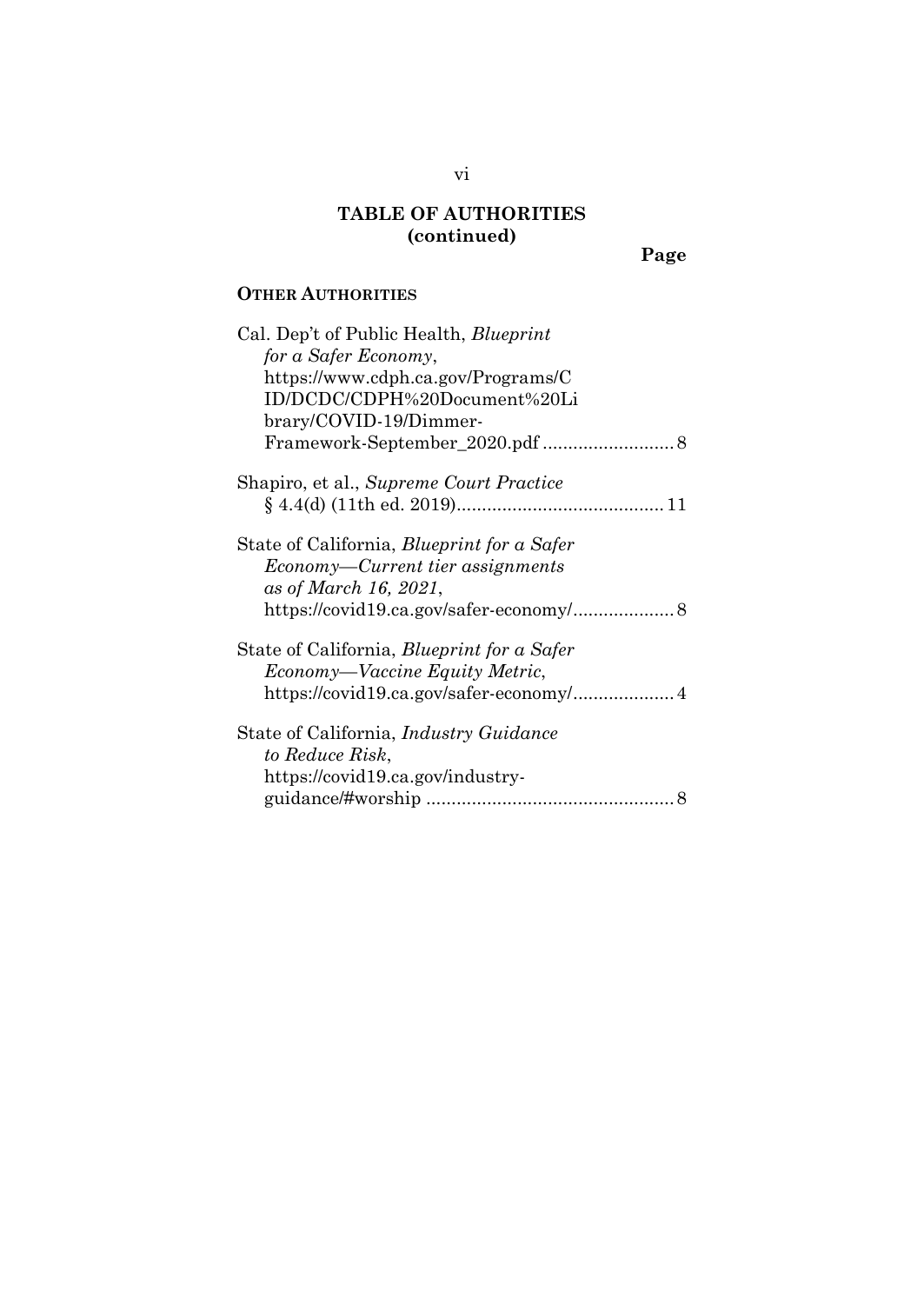### **INTRODUCTION**

Petitioners filed this petition for a writ of certiorari before judgment in November 2020, following the district court's October 15, 2020 denial of a motion to preliminarily enjoin California's restrictions on indoor worship. Since then, this Court issued *Roman Catholic Diocese of Brooklyn v. Cuomo*, 141 S. Ct. 63 (2020) (per curiam), and the court of appeals vacated the October 15 order and remanded for further proceedings. On remand, the district court denied a renewed motion for preliminary injunction and, in January 2021, the court of appeals affirmed in part and reversed in part. Following the court of appeals' decision, petitioners asked this Court to construe their petition as one seeking review of that judgment. *See* Letter from Charles S. LiMandri, to Hon. Scott R. Harris (Jan. 26, 2021).

The State does not object in this context to the Court construing the petition for a writ of certiorari before judgment as a "conventional" petition seeking review of the court of appeals' January 2021 opinion. Id. But circumstances arising after that decision make this case a particularly inappropriate vehicle for plenary review of the free-exercise issues presented in the petition: Petitioners are no longer prohibited from gathering indoors to worship. This Court enjoined the State from enforcing the total prohibition on indoor worship while allowing it to continue to impose certain percentage-capacity limits on attendance, without prejudice to petitioners "presenting new evidence to the District Court" to challenge the percentage-capacity restriction. *South Bay United Pentecostal Church v. Newsom*, 141 S. Ct. 716 (2021). In response to that ruling, the State swiftly changed its policies, withdrew the prohibition on indoor worship, and allowed indoor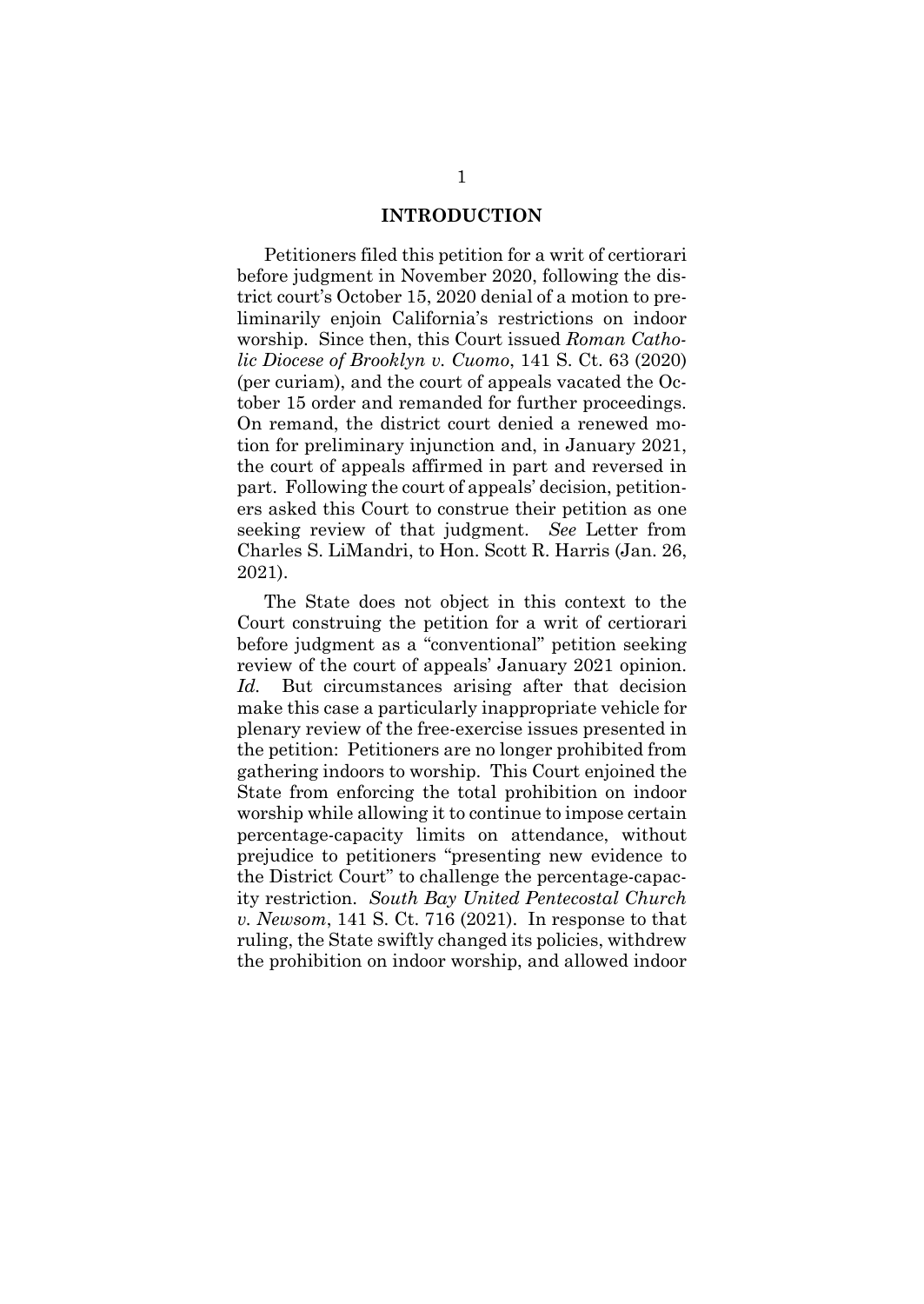worship subject to percentage-capacity limits. In addition, the State has altered its policies to permit indoor singing and chanting by performers. Although the State continues to impose certain restrictions on indoor worship (and other comparable secular activities), petitioners did not challenge the policies in their current form in the district court until last week, and they have not yet developed a record that would facilitate plenary review by this Court of any remaining disputes between the parties.

#### **STATEMENT**

1. The State has explained in detail the background epidemiological and public health considerations informing its evolving response to the COVID-19 pandemic. *See* State of California's Consolidated Opp'n to Emergency App. for Writ of Injunction at 2- 16, No. 20A136 (Jan. 29, 2021). In brief, the State's emergency measures have been "adjusted in real time based on new data" and the latest scientific understanding of how the virus transmits. E.R.  $520 \text{ T } 59.1$  $520 \text{ T } 59.1$ In the earliest phase of the State's response to COVID-19, the Governor issued an executive order generally requiring individuals to stay at home, E.R. 1167-1168; since then, the State has modified its policies several times in response to changing rates of transmission, as well as evidence showing which activities pose the greatest risk of contributing to spread of the virus, *id.*  at 351-384, 520-532. Throughout the pandemic, the State has sought to limit the potential for large numbers of people from different households to gather indoors for extended periods of time. It has thus

<span id="page-8-0"></span><sup>&</sup>lt;sup>1</sup> "E.R." refers to the Excerpts of Record filed in the court of appeals, C.A. No. 20-56358, Dkt. 18 (Dec. 31, 2020).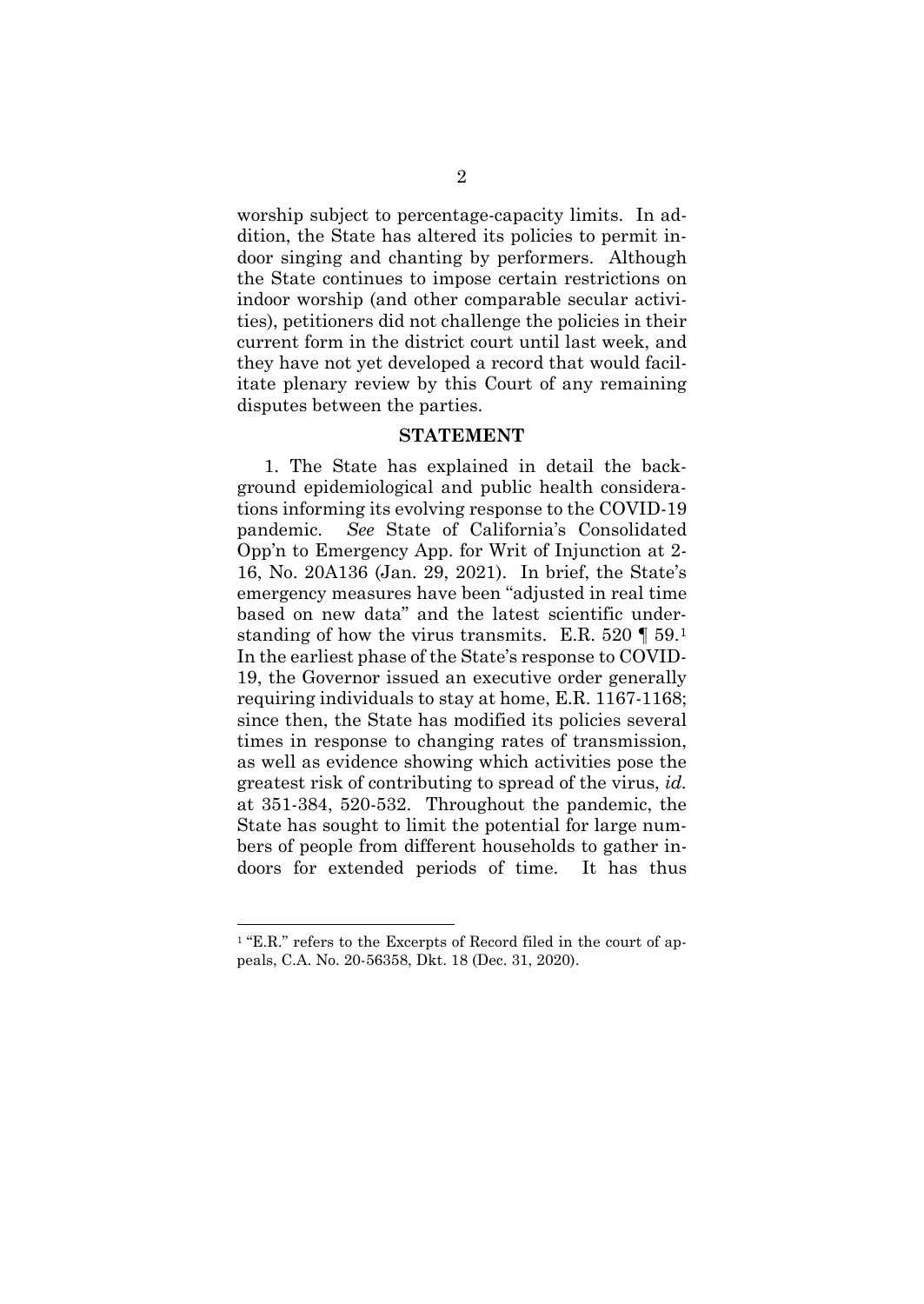imposed limits on indoor worship services, restaurants, lectures, concerts, movie showings, spectator sports, and theatrical performances, among other activities. *See, e.g.*, E.R. 379-384.

2. Petitioner South Bay United Pentecostal Church is a church located near San Diego, California and petitioner Bishop Arthur Hodges III serves as its Senior Pastor. Pet. 17. They filed a complaint in May 2020 alleging that the State's earliest restrictions regarding indoor and outdoor gatherings violated the Free Exercise Clause by prohibiting "out-of-home religious services." D.Ct. Dkt. 1 ¶ 115. Petitioners simultaneously sought a temporary restraining order, which the district court denied. *Id.* Dkt. 3; Pet. App. F.

Petitioners appealed and moved for an injunction pending appeal. The Ninth Circuit denied immediate injunctive relief, reasoning that petitioners had not demonstrated a likelihood of success on the merits. C.A. No. 20-55533, Dkt. 28, 29; Pet. App. D. Meanwhile, as the rate of COVID-19 infection slowed, the Governor announced a roadmap to guide reopening of the State. *See* E.R. 1193-1203. As part of that reopening, on May 25, the State allowed in-person worship services to resume statewide, but limited attendance to 100 persons or 25% of building capacity, whichever was lower. *Id.* at 1211. This Court denied an emergency request by petitioners to enjoin those revised policies. *See South Bay United Pentecostal Church v. Newsom*, 140 S. Ct. 1613 (2020).

In July, while petitioners' appeal of the denial of the preliminary injunction was still pending before the court of appeals, the State tightened restrictions in response to a resurgence in COVID infections and deaths. For example, the State closed indoor operations of certain activities, including worship services,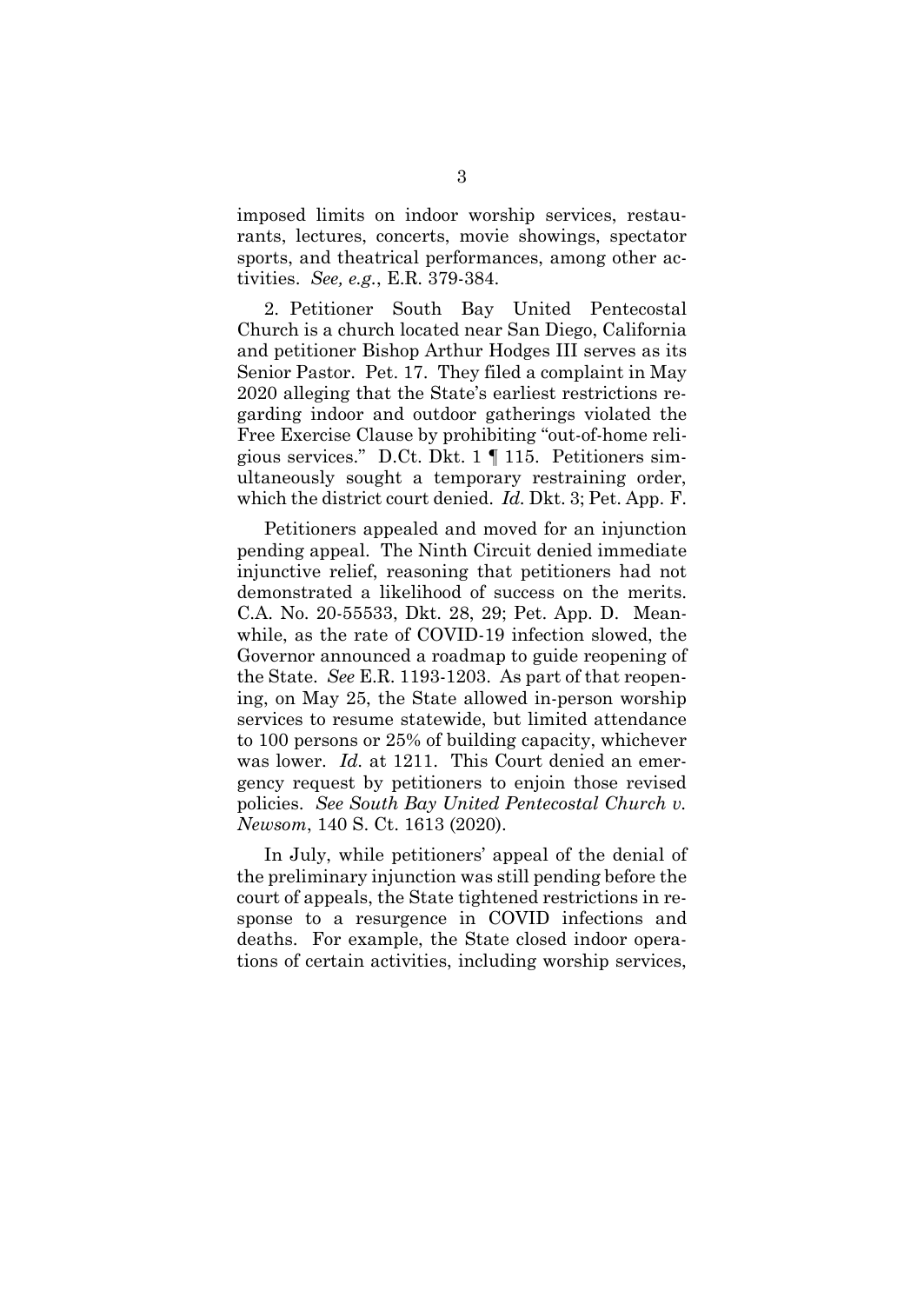in counties with elevated infection levels. E.R. 525- 526 ¶¶ 79-81. In light of those changes, petitioners requested a limited remand to the district court to develop a record with respect to the operative restrictions and to renew their motion for a preliminary injunction. C.A. No. 20-55533, Dkt. 56. The court of appeals granted that request. Pet. App. B.

On remand, the district court considered evidence relating to the State's "Blueprint for a Safer Economy." *See* E.R. 351-384. Under that Blueprint, many restrictions in a county varied with the level of community transmission: for example, Tier 1 counties had significant viral transmission and correspondingly stringent restrictions, and Tier 4 counties had lesser transmission and more relaxed restrictions. *Id.* Indoor gatherings for certain businesses and activities including museums, movie theaters, restaurants, and worship services—were thus prohibited in Tier 1 counties. *Id.* at 379-384. In counties where the virus was not widespread, the State allowed these activities to operate indoors with capacity limitations: from the lesser of 25% capacity or 100 persons in Tier 2, to the lesser of 50% capacity or 200 persons in Tier 3, to 50% capacity in Tier 4. *See id.*[2](#page-10-0)

On October 15, the district court denied petitioners' renewed motion for injunctive relief. The court concluded that it was unlikely that petitioners would

<span id="page-10-0"></span><sup>2</sup> On March 14, 2021, the State adjusted the framework to allow a county to move to less restrictive tiers even with somewhat higher case rates than under the prior framework because two million vaccine doses had been administered to the hardest-hit portions of the State. *See* State of California, *Blueprint for a Safer Economy—Vaccine Equity Metric*, https://covid19.ca.gov /safer-economy/ (last visited Mar. 17, 2021).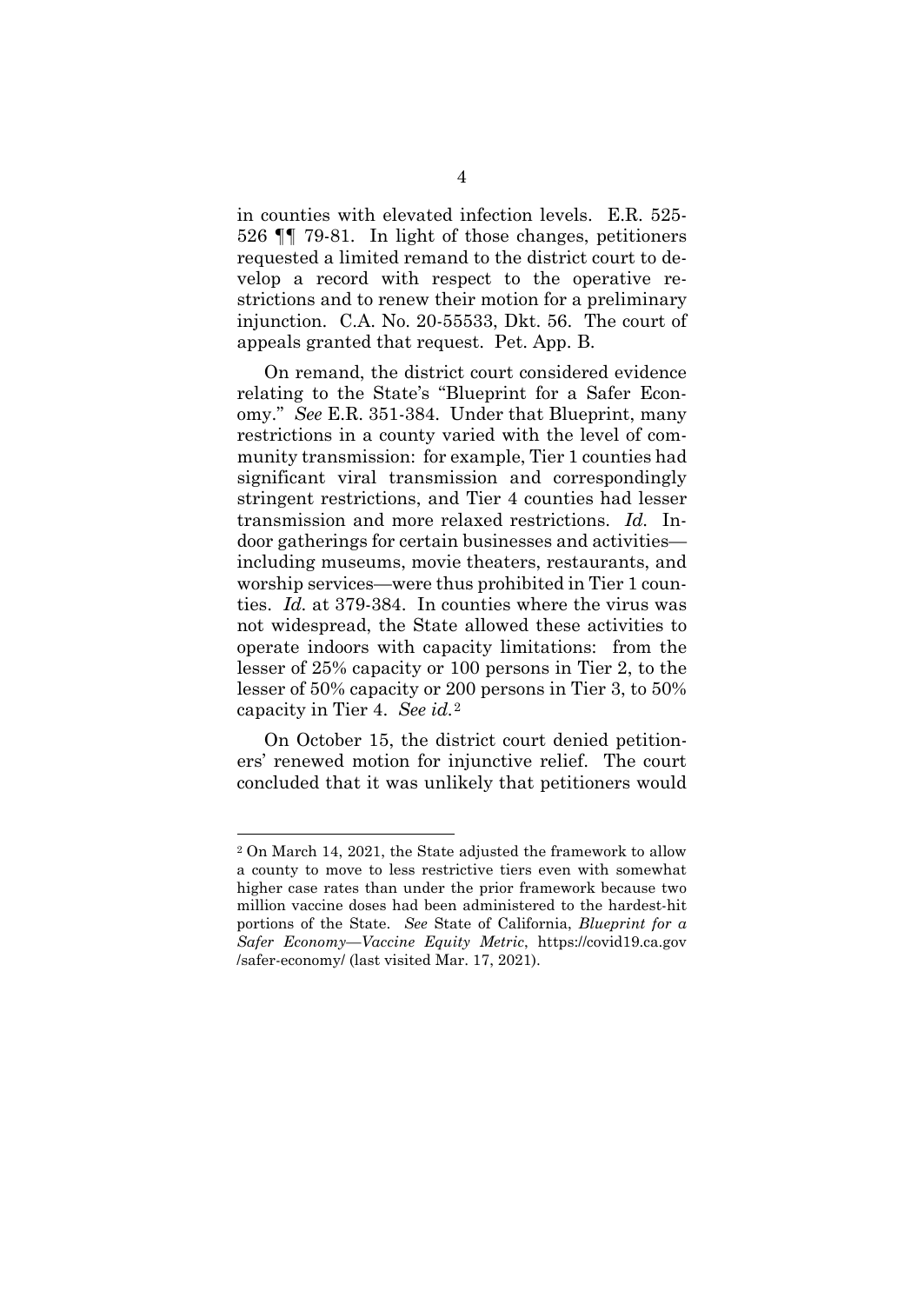succeed on their free-exercise claim because "the evidence shows that the State's restrictions are based on the elevated risk of transmission of the novel coronavirus in indoor settings, particularly congregate activities and those involving singing and chanting." Pet. App. A 31a. The parties then returned to the court of appeals and filed supplemental briefing. C.A. No. 20- 55533, Dkt. 80, 83, 89. On November 24, before the court of appeals issued a decision, petitioners filed this petition for a writ of certiorari before judgment, seeking review of the district court's October 15 order denying a preliminary injunction. *See* Pet. 1.

The next day, this Court issued its decision in *Roman Catholic Diocese of Brooklyn v. Cuomo*, 141 S. Ct. 63 (2020) (per curiam). In that decision, the Court granted an injunction pending appeal with respect to certain occupancy limits on worship in New York, reasoning that the plaintiffs had made a "strong showing that [New York's] restrictions violate 'the minimum requirement of neutrality' to religion" and were not "narrowly tailored" to the State's interest in "[s]temming the spread of COVID-19." *Id.* at 66, 67.

Following that decision, the court of appeals in this case vacated the district court's October 15 order denying a preliminary injunction and remanded for further consideration in light of *Roman Catholic Diocese*. *See South Bay United Pentecostal Church v. Newsom*, 981 F.3d 765 (9th Cir. 2020). In those remand proceedings, the district court considered an up-to-date record and again denied preliminary injunctive relief. The district court read *Roman Catholic Diocese* to require "strict scrutiny review when a state imposes different capacity restrictions on religious worship services as compared to non-religious activities and entities." *South Bay United Pentecostal Church v. Newsom*,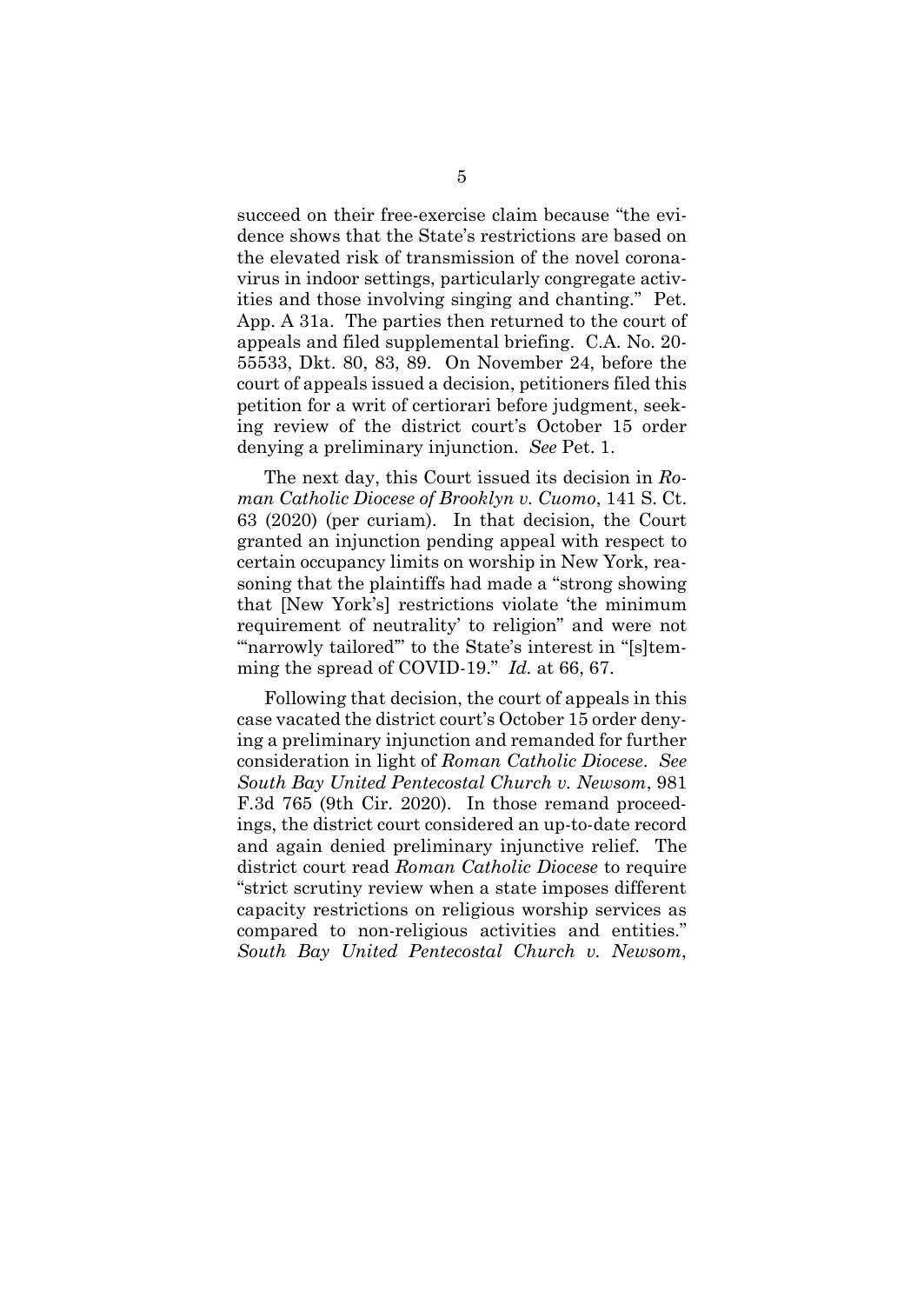2020 WL 7488974, at \*8 (S.D. Cal. Dec. 21, 2020). Applying that standard, the court concluded that California "did exactly what the narrow tailoring requirement mandates," by "carefully design[ing]" its restrictions based on a "neutral . . . risk analysis." *Id.* at \*11. Petitioners appealed. C.A. No. 20-56358.

The court of appeals affirmed in part and reversed in part. *South Bay United Pentecostal Church v. Newsom*, 985 F.3d 1128 (9th Cir. 2021). The court affirmed the prohibition on indoor worship in Tier 1 counties. *Id.* at 1142-1147. But it concluded that petitioners were likely to succeed in their challenge to the 100 and 200-person numerical capacity limits in Tiers 2 and 3. *Id.* at 1151-1152. The court reasoned that it could not "find record evidence" establishing that those numerical restrictions would be "necessary to achieve [the State's] goal in further slowing community spread" when virus transmission was lower. *Id.* at 1151. The court declined to reach the validity of percentage-capacity limitations (25% in Tier 2 and 50% in Tiers 3 and 4) because "the district court did not rule on this challenge, nor did the parties present specific evidence regarding the narrowly tailored inquiry with respect to the percentage limitations below or make meaningful arguments here." *Id.* at 1151 n.38; *see id.* ("If South Bay desires to challenge these percentage limitations, it must return to the district court.").

After the court of appeals issued its decision, petitioners notified this Court of the decision below and asked the Court to construe their pending petition for a writ of certiorari before judgment as a "conventional" petition. Letter from Charles S. LiMandri, to Hon. Scott R. Harris (Jan. 26, 2021). Petitioners also filed an emergency application in this Court, asking the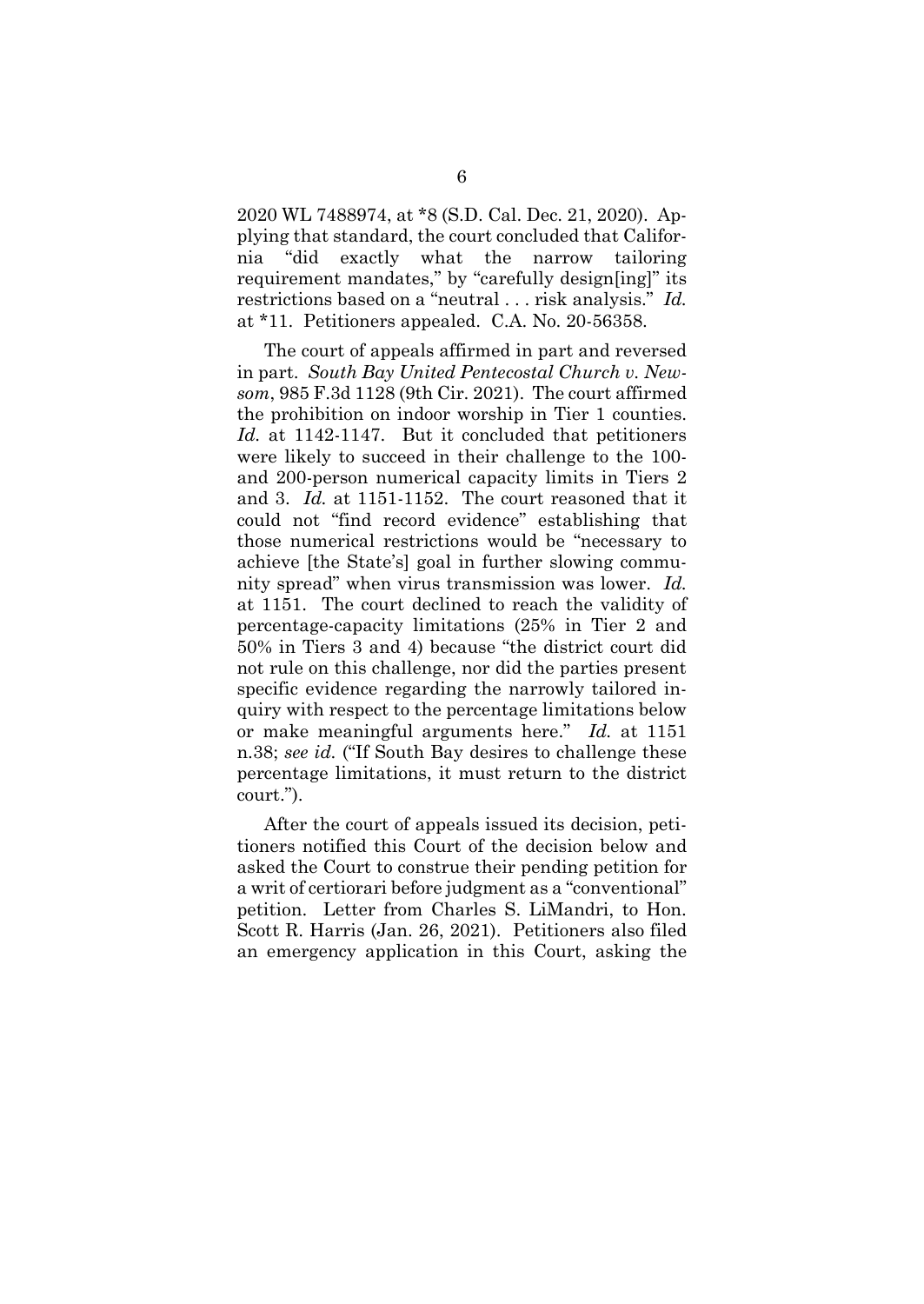Court to enjoin any capacity restriction on indoor worship as well as the State's "outright prohibition on singing or chanting during indoor worship services." Application at 5, No. 20A136 (Jan. 25, 2021).

On February 5, the Court granted the application in part, enjoining enforcement of the Tier 1 prohibition on indoor worship services pending disposition of a petition for a writ of certiorari. *South Bay United Pentecostal Church v. Newsom*, 141 S. Ct. 716 (2021).The Court denied the application with respect to the percentage capacity limitations and permitted the State to impose a "25% capacity limitation on indoor worship services in Tier 1." *Id*.The Court also denied the application with respect to the prohibition on singing and chanting during indoor services. *Id.* The Court's order was without prejudice to petitioners "presenting new evidence to the District Court that the State is not applying the percentage capacity limitations or the prohibition on singing and chanting in a generally applicable manner." *Id.*; *see also id.* at 717 (Barrett, J., concurring) (observing that "the record is uncertain" and that petitioners "remain free to show that the singing ban is not generally applicable and to advance their claim accordingly").

3. In response to this Court's order, the State amended its restrictions on February 6, withdrawing the total prohibition of indoor worship in Tier 1 (and eliminating the numerical capacity limits in Tiers 2 and 3 to adhere to the decision below). The modified policies now allow indoor worship in Tiers 1 and 2 at 25% capacity and in Tiers 3 and 4 at 50% capacity.[3](#page-13-0) -

<span id="page-13-0"></span><sup>3</sup> The State's website refers to these policies as "interim capacity limits" because the guidance for places of worship (dated July 29, 2020), is "in the process of being updated" to reflect those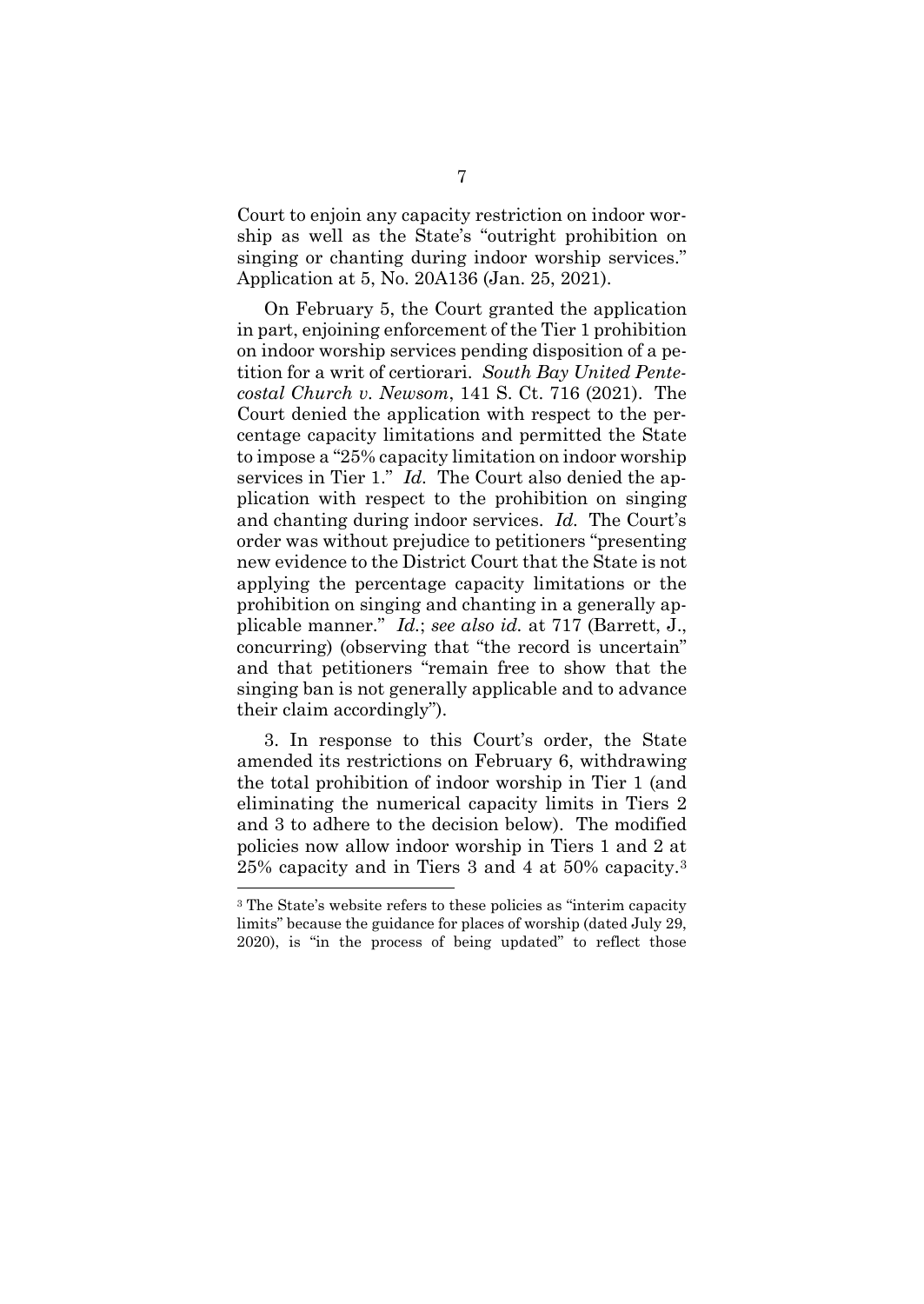The State also modified its singing and musical performance guidance, allowing "performers" (but not congregants) to sing, chant, or play wind instruments during indoor worship services provided that they comply with certain physical distancing and masking requirements.[4](#page-14-0) 

On March 11, petitioners filed a motion for a temporary restraining order in the district court with respect to the percentage-capacity restriction in Tier 2. D. Ct. Dkt. 100 (Mar. 11, 2021). Briefing on that motion will be complete on March 26 and a hearing is scheduled for March 29. *Id.* at 106 (Mar. 17, 2021).[5](#page-14-1) 

changes. *See* State of California, *Industry Guidance to Reduce Risk*, https://covid19.ca.gov/industry-guidance/#worship (drop down menu "Places of worship and cultural ceremonies—updated February 22, 2021") (last visited Mar. 17, 2021). A chart of permissible activities has been updated to reflect the change. *See*  Cal. Dep't of Public Health, *Blueprint for a Safer Economy*, https://www.cdph.ca.gov/Programs/CID/DCDC/CDPH%20Document%20Library/COVID-19/Dimmer-Framework-September\_2020.pdf (last visited Mar. 17, 2021). As of March 16, with improving infection rates across the State, only 11 of 58 counties remain in Tier 1. *See* State of California, *Blueprint for a Safer* 

*Economy—Current tier assignments as of March 16, 2021*, https://covid19.ca.gov/safer-economy/. <sup>4</sup> In addition, worshippers may sing along with performers dur-

<span id="page-14-0"></span>ing outdoor worship services while masked. *See* State of California, *Industry Guidance to Reduce Risk*, https://covid19.ca.gov/ industry-guidance/#worship (drop down menu "Places of worship and cultural ceremonies—updated February 22, 2021") (last visited Mar. 17, 2021).

<span id="page-14-1"></span><sup>5</sup> In a separate matter, a district court recently denied a motion to enjoin the percentage-capacity and singing restrictions. *See Cross-Culture Christian Center v. Newsom,* D. Ct. No. 20-cv-832- JAM (E.D. Cal.), Dkt. 126 (Mar. 9, 2021); *see also id.* 102 (Mot. for Preliminary Inj.); *id.* 118 (Opp'n to Mot. for Preliminary Inj.);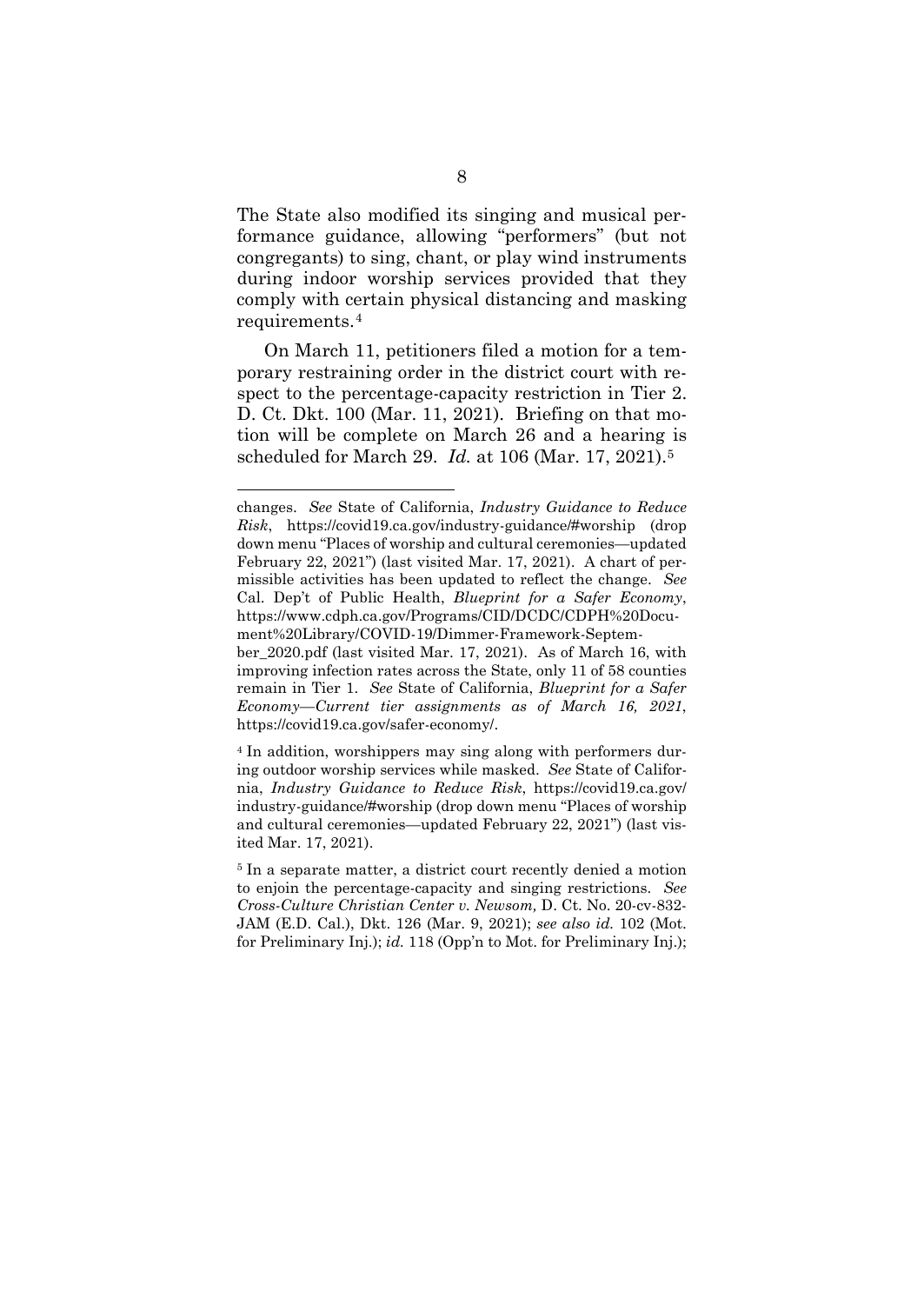### **ARGUMENT**

Petitioners filed their petition for a writ of certiorari before judgment on November 24, 2020. Petitioners now ask the Court to treat the petition as a conventional petition for a writ of certiorari with respect to the court of appeals' January 22 decision, which partially affirmed the district court's December 21 denial of their renewed motion for a preliminary injunction. The State has no objection to that request under the unusual circumstances presented here.[6](#page-15-0) But there is no persuasive reason for the Court to grant plenary review in this case at this time.

Petitioners have already obtained the principal relief sought by the petition. Their petition urges the Court to grant review and hold that they may "access their Places of Worship to pray." Pet. 5. The Court's February 5 order allowed places of worship to conduct indoor worship services at up to 25% capacity in Tier 1 counties, the most stringently regulated parts of the

*see also Calvary Chapel of Ukiah v. Newsom*, D. Ct. No. 20-cv-1431-KJM (E.D. Cal.), Dkt. 75 (denying preliminary injunction of singing restriction).

<span id="page-15-0"></span><sup>6</sup> Rule 15 directs that a "brief in opposition should address any perceived misstatement of fact or law in the petition." In this case, the petition for a writ of certiorari before judgment—which was directed at a district court decision that has since been vacated and that pre-dates the decisions at issue here—contains a number of misstatements of both fact and law. Respondents will not catalog those misstatements here; should the Court grant plenary review of the court of appeals' January 22 decision, the State would expect to advance arguments on the merits similar to those presented in its briefing below and the consolidated opposition to petitioners' application for an emergency injunction.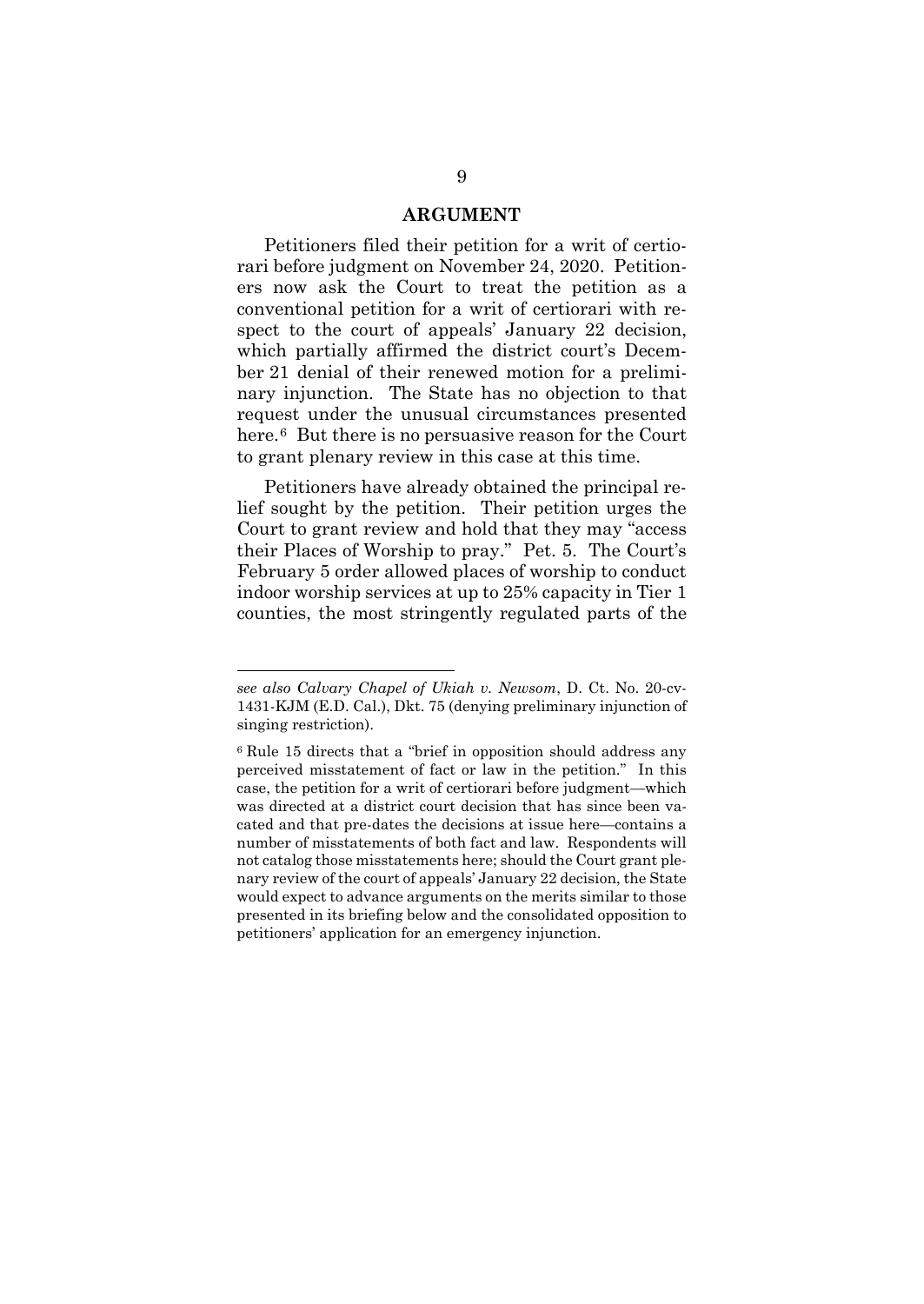State. *South Bay United Pentecostal Church v. Newsom*, 141 S. Ct. 716 (2021). Since then, the State has revised its policies in accordance with the Court's order. *Supra* pp. 7-8. And the State intends to continue to allow in-person worship in all counties regardless of how this Court disposes of the pending petition.<sup>[7](#page-16-0)</sup>

While the petition also seeks review of the State's percentage capacity limitations and its "ban on singing," Pet. 34, the Court's recent order recognized that the record is too uncertain at present to review those policies. *See South Bay*, 141 S. Ct. at 716 ("This order is without prejudice to the applicants presenting new evidence to the District Court that the State is not applying the percentage capacity limitations or the prohibition on singing and chanting in a generally applicable manner."); *id.* at 717 (Barret, J., concurring) (similar); *id.* at 719 n.1 (Gorsuch, J., statement) ("[N]othing in our order precludes future challenges to the other disparate occupancy caps applicable to places of worship, particularly in 'Tiers' 2 through 4."). Petitioners have just recently initiated proceedings to

<span id="page-16-0"></span><sup>7</sup> The State is also subject to this Court's February 5 order in *Harvest Rock v. Newsom*, No. 20A137, which enjoins the State from enforcing the prohibition on indoor worship in Tier 1 pending disposition of the appeal and disposition of the petition for a writ of certiorari, if such writ is timely sought. In that case, the State filed an answering brief in the court of appeals on February 26 and any reply brief is due March 19. *See Harvest Rock v. Newsom*, C.A. No. 20-56357, Dkt. 50, 51. In a separate case, a district court recently enjoined the State from enforcing the prohibition on indoor worship in Tier 1 pending appeal, citing this Court's February 5 order. *See* Order Granting in Part Emergency Mot. to Enjoin State and Cty. COVID-19 Restrictions Pending Interlocutory App. at 4, *Gateway City Church v. Newsom, et al.*, D. Ct. No. 20-cv-8241, Dkt. 75 (N.D. Cal. Feb. 8, 2021).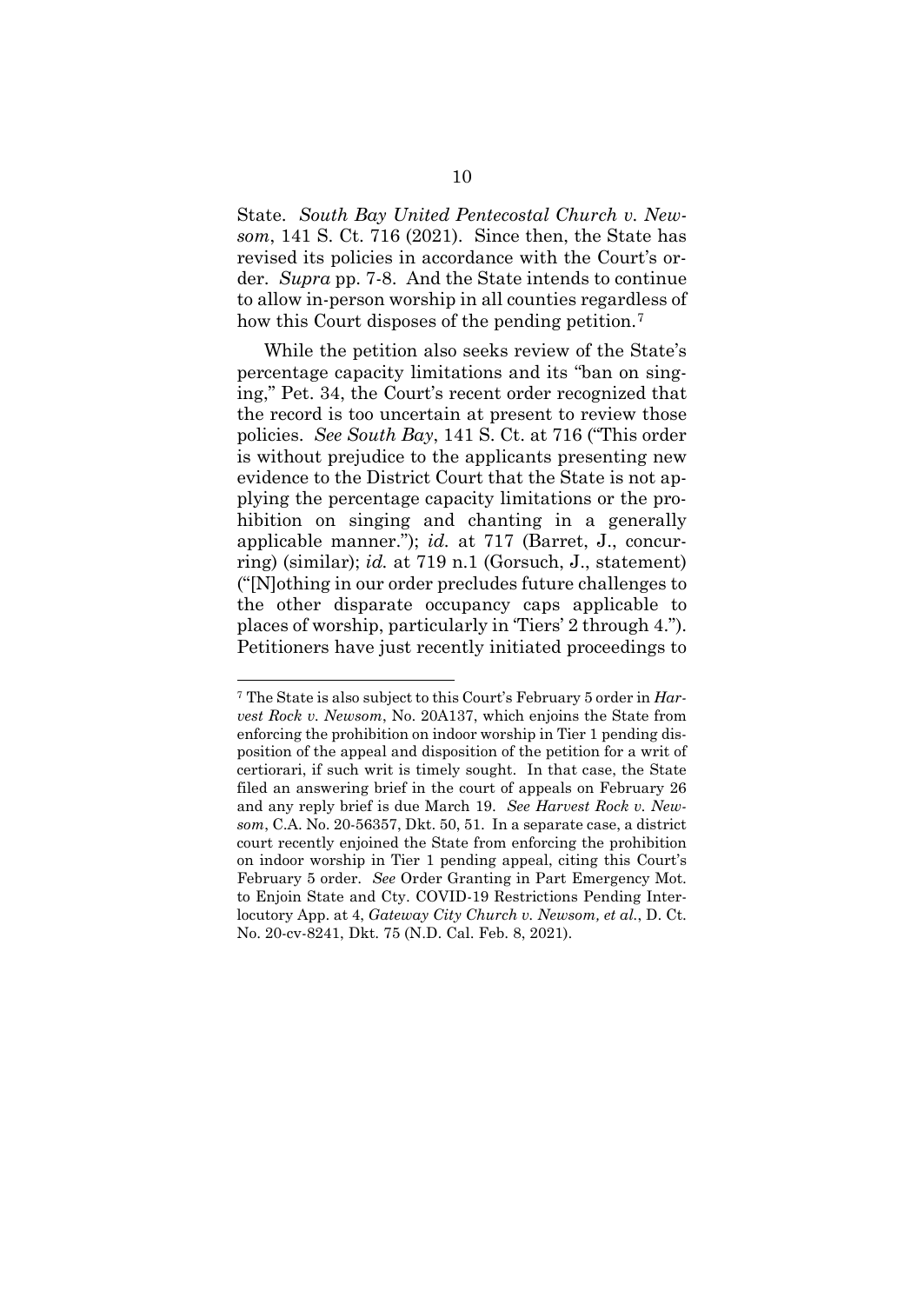challenge certain remaining aspects of the State's policies that they oppose. *Supra* p. 8.[8](#page-17-0) There is no reason for the Court to intervene now.

Nor have petitioners identified any other basis for the Court to grant further review in this case. To be sure, aspects of the court of appeals' decision below may be in tension with this Court's February 5 order. But this Court does not ordinarily grant plenary review to consider "a decision that has been discredited . . . by reason of intervening decisions." Shapiro, et al., *Supreme Court Practice* § 4.4(d) (11th ed. 2019). And that customary reluctance is particularly appropriate here, given that the State has now changed those portions of its policies that prompted this Court to grant an injunction pending certiorari.[9](#page-17-1) 

<span id="page-17-0"></span><sup>8</sup> The lower courts in this case have not yet addressed the State's new 25% capacity restriction in Tier 1 or its new singing policy, which allows performers to sing, chant, or play wind instruments during indoor worship services. *Supra* p. 8 & n.4. The latter policy addresses any concerns that the State did not previously permit "a single masked cantor [to] lead worship behind a mask and a plexiglass shield" or for a "lone muezzin [to] sing the call to prayer from a remote location inside a mosque as worshippers file in." *South Bay*, 141 S. Ct. at 720 (Gorsuch, J., statement). Other courts have recently denied injunctive relief with respect to those policies. *See supra* n.5.

<span id="page-17-1"></span><sup>&</sup>lt;sup>9</sup> If the Court deems it necessary and appropriate, the State would have no objection to the Court vacating the court of appeals' decision upholding the prohibition on indoor worship. The Court may also wish to consider holding this case for *Fulton v. City of Philadelphia*, No. 19-123, where the Court is considering, among other things, whether "*Employment Division v. Smith* should be revisited." Pet i, *Fulton v. City of Philadelphia*, No. 19- 123 (July 22, 2019).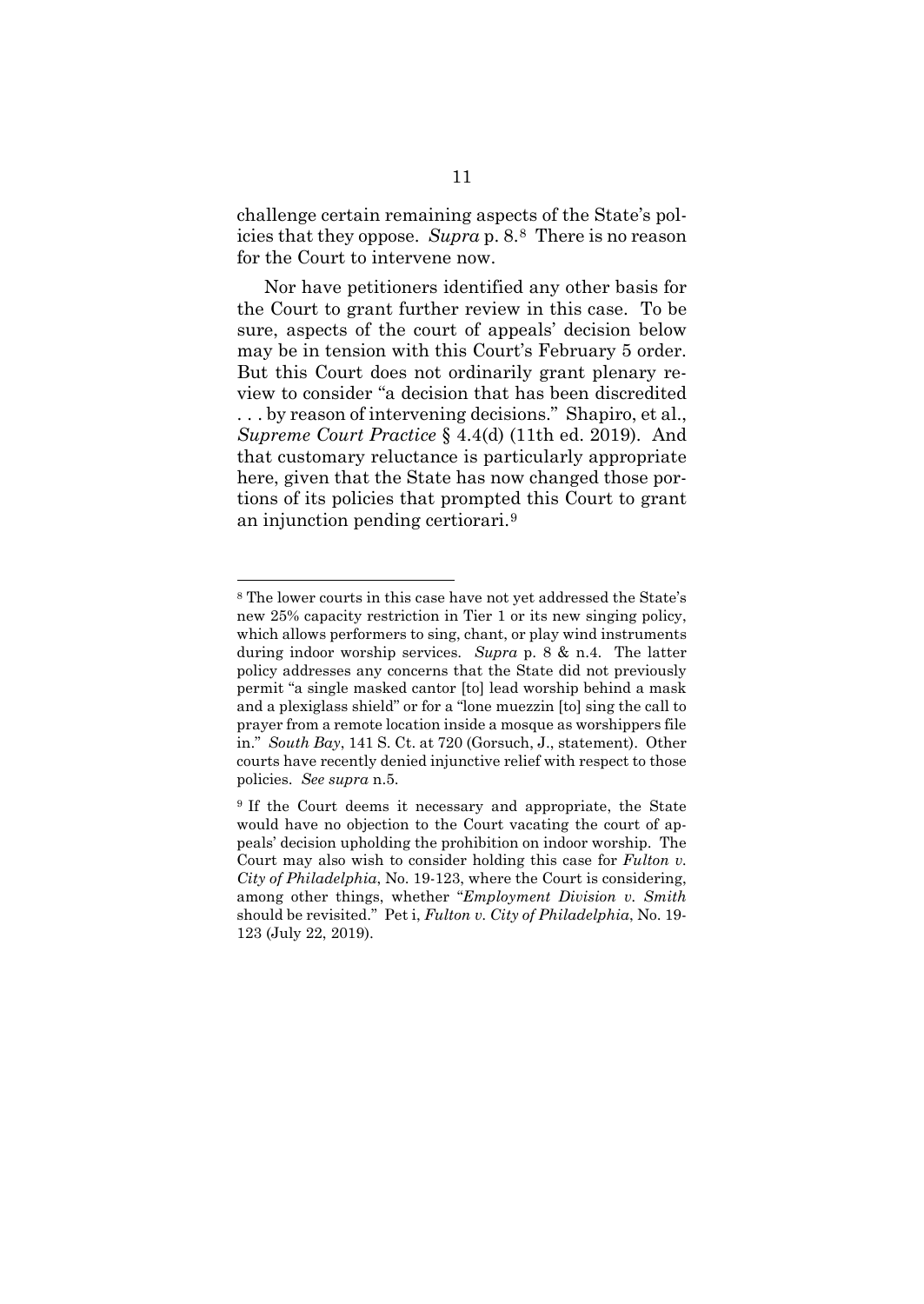Petitioners originally contended that the Court should grant review to resolve a conflict among the lower courts about the level of scrutiny to apply to freeexercise challenges to pandemic restrictions. Pet. i, 22-29. But each of the decisions cited in the petition pre-dated the Court's decision in *Roman Catholic Diocese*, 141 S. Ct. at 63. *See* Pet. 23-31. Since *Roman Catholic Diocese*, no court of appeals has denied a freeexercise challenge on the view that strict scrutiny does not apply under *Jacobson v. Massachusetts*, 197 U.S. 11 (1905). Pet. 19, 20, 22.[10](#page-18-0) 

While the district court in this case did not initially "apply strict scrutiny" (Pet. 29) in its October 15, 2020 order (*see* Pet. App. A 34a-35a), that decision preceded *Roman Catholic Diocese* and was later vacated by the court of appeals, *supra* p. 5. The lower courts in this matter subsequently applied *Roman Catholic Diocese*  and assessed California's capacity restrictions on religious gatherings under strict scrutiny. *See, e.g.*, *South Bay,* 985 F.3d at 1140; *supra* pp. 5-6. Going forward, there is every reason to expect that lower courts will continue to apply this Court's guidance in *Roman Catholic Diocese* when addressing free-exercise challenges to pandemic-related restrictions and other laws and policies.

<span id="page-18-0"></span><sup>10</sup> *See, e.g.*, *Agudath Israel of Am. v. Cuomo*, 983 F.3d 620, 632 (2d Cir. 2020) (the challenged "limits on houses of worship are subject to strict scrutiny"); *Monclova Christian Acad. v. Toledo-Lucas Cty. Health Dep't*, 984 F.3d 477, 482 (6th Cir. 2020) (same); *Cassell v. Snyders*, 2021 WL 852227, \*4 (7th Cir. Mar. 8, 2021) (similar); *Calvary Chapel Dayton Valley v. Sisolak*, 982 F.3d 1228, 1233 (9th Cir. 2020) (same), *cert. denied*, No. 20-639 (Jan. 25, 2021).